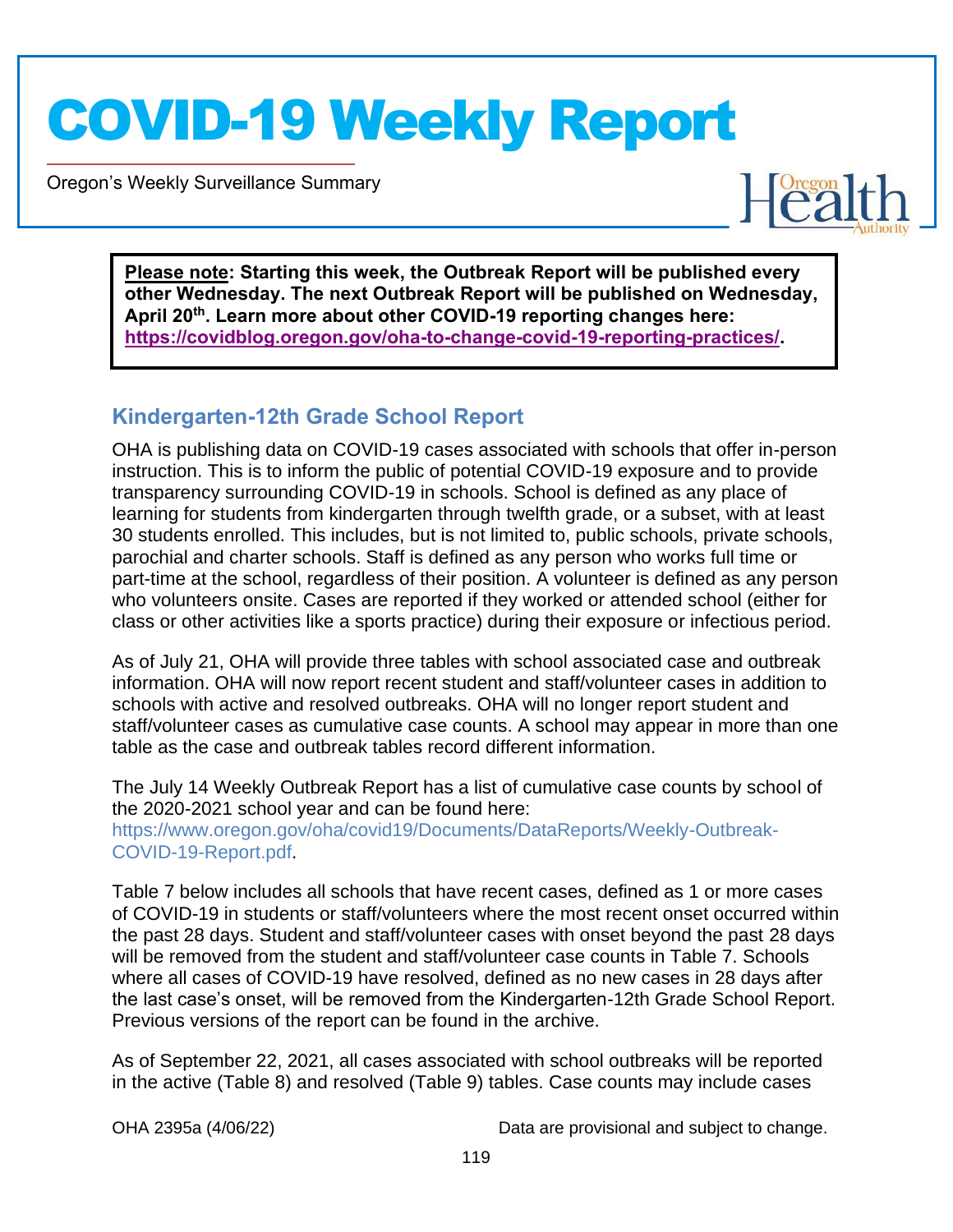Oregon's Weekly Surveillance Summary

Novel Coronavirus (COVID-19)



who were not at school but are close contacts of those exposed at school. This provides a more accurate picture of the scale of K-12 related outbreaks because they may link to other cases in the community.

Table 8 includes all schools with active outbreaks, defined as 2 or more cases of COVID-19 in students or staff/volunteers that have a shared, defined exposure within a school setting and where the most recent onset occurred within the past 28 days. Schools that have resolved outbreaks, defined as 2 or more cases of COVID-19 in students or staff/volunteers that have a shared, defined exposure within a school setting and where the most recent onset occurred between 28-56 days ago, will be moved to a separate table (Table 9). Schools that have closed outbreaks, defined as 2 or more cases of COVID-19 in students or staff/volunteers that have a shared, defined exposure within a school setting and where the most recent onset occurred more than 56 days ago, will not be included in the Kindergarten-12th Grade School Report. Any suspected school outbreak is required to be reported to the local public health authority (see OAR 333-018-015). Local health department and tribal partners investigate to identify outbreaks in these settings. This list of outbreaks will be updated as investigations continue, and as we learn about epidemiologic links between cases.

#### **Table 7. Recent cases**

| <b>School Name</b>                              | <b>Address</b>                                  | County        | <b>Students</b> | Staff/<br>volunteers | <b>Most recent</b><br>onset |
|-------------------------------------------------|-------------------------------------------------|---------------|-----------------|----------------------|-----------------------------|
| <b>Community Roots</b><br>School                | 229 Eureka Ave,<br>Silverton, OR 97381          | Marion        | 3               |                      | 2022-04-03                  |
| <b>Raleigh Park</b><br><b>Elementary School</b> | 3670 SW 78th Ave,<br>Portland, OR 97225         | Washington    | 3               | 0                    | 2022-03-31                  |
| North Albany Middle<br>School                   | 1205 North Albany Rd<br>NW, Albany, OR<br>97321 | <b>Benton</b> |                 | 0                    | 2022-03-31                  |
| <b>Garfield Elementary</b><br>School            | 1205 NW Garfield<br>Ave, Corvallis, OR<br>97330 | <b>Benton</b> | 5               | 0                    | 2022-03-30                  |

*Schools with recent COVID-19 cases (n=81)*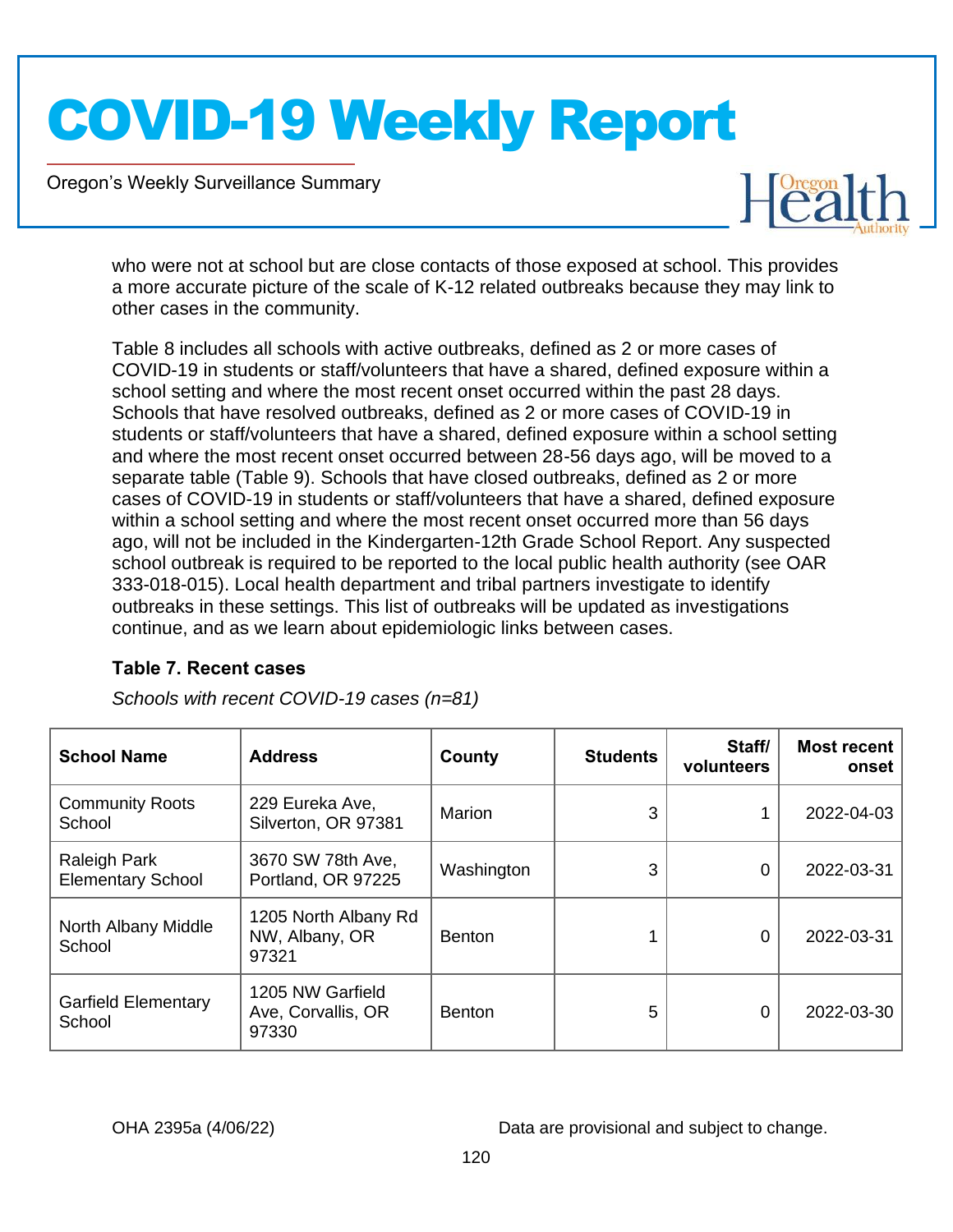Oregon's Weekly Surveillance Summary

Novel Coronavirus (COVID-19)



| <b>School Name</b>                            | <b>Address</b>                                        | County            | <b>Students</b> | Staff/<br>volunteers | <b>Most recent</b><br>onset |
|-----------------------------------------------|-------------------------------------------------------|-------------------|-----------------|----------------------|-----------------------------|
| <b>Westside Elementary</b><br>School          | 3685 Belmont Dr,<br>Hood River, OR 97031              | <b>Hood River</b> | $\overline{2}$  | $\overline{0}$       | 2022-03-30                  |
| <b>Liberty Elementary</b><br>School           | 2345 Liberty St SW,<br>Albany, OR 97321               | Linn              | 1               | $\overline{0}$       | 2022-03-30                  |
| <b>Portland Waldorf</b><br>School             | 2300 SE Harrison St,<br>Milwaukie, OR 97222           | Clackamas         | 1               | 6                    | 2022-03-30                  |
| Lafayette Elementary<br>School                | 3122 Madison St SE,<br>Albany, OR 97322               | Linn              | 1               | $\overline{0}$       | 2022-03-29                  |
| <b>Walker Elementary</b><br>School            | 364 Walker Ave,<br>Ashland, OR 97520                  | Jackson           | 1               | $\overline{0}$       | 2022-03-28                  |
| <b>Hillside Elementary</b><br>School          | 185 E Main St, Eagle<br>Point, OR 97524               | Jackson           | $\overline{0}$  | 1                    | 2022-03-28                  |
| <b>Bolton Primary School</b>                  | 5933 SW Holmes St,<br>West Linn, OR 97068             | Clackamas         | 1               | $\overline{0}$       | 2022-03-28                  |
| <b>Lake Grove</b><br><b>Elementary School</b> | 15777 SW Boones<br>Ferry Rd, Lake<br>Oswego, OR 97035 | Clackamas         | 1               | $\overline{0}$       | 2022-03-28                  |
| West Albany High<br>School                    | 2100 Elm St SW,<br>Albany, OR 97321                   | Linn              | $\overline{2}$  | $\overline{0}$       | 2022-03-28                  |
| <b>Corvallis High School</b>                  | 1400 NW Buchanan<br>Ave, Corvallis, OR<br>97330       | Benton            | 1               | $\overline{0}$       | 2022-03-27                  |
| Parkdale Elementary<br>School                 | 4880 Van Nuys Dr,<br>Parkdale, OR 97041               | <b>Hood River</b> | $\overline{2}$  | $\overline{0}$       | 2022-03-26                  |
| <b>Hoover Elementary</b><br>School            | 2323 Siskiyou Blvd,<br>Medford, OR 97504              | Jackson           | 1               | 0                    | 2022-03-26                  |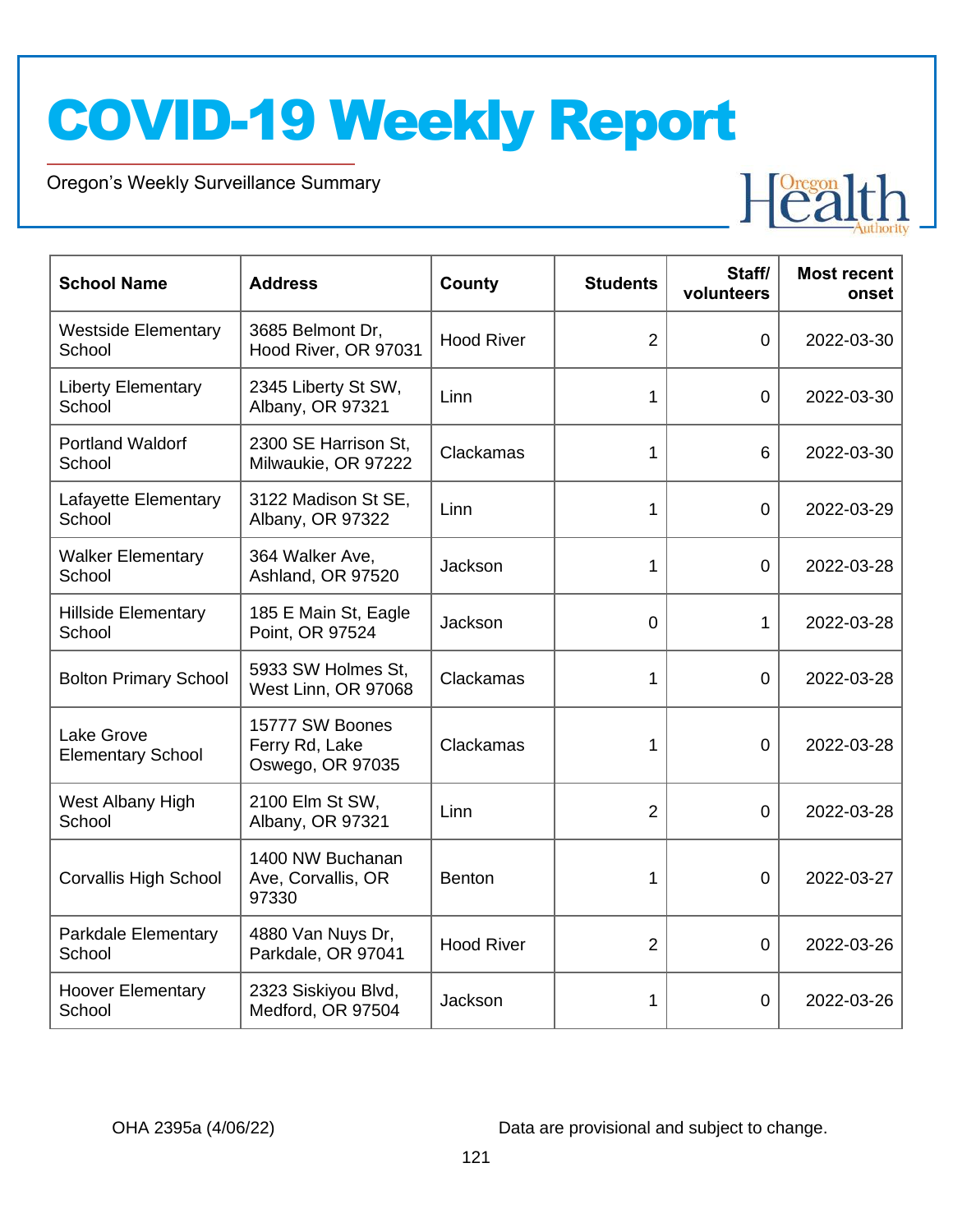Oregon's Weekly Surveillance Summary

Novel Coronavirus (COVID-19)



| <b>School Name</b>                                | <b>Address</b>                                      | <b>County</b>     | <b>Students</b>  | Staff/<br>volunteers | <b>Most recent</b><br>onset |
|---------------------------------------------------|-----------------------------------------------------|-------------------|------------------|----------------------|-----------------------------|
| Sauvie Island School                              | 14445 NW Charlton<br>Rd, Portland, OR<br>97231      | Multnomah         | 1                | $\overline{0}$       | 2022-03-26                  |
| <b>Lincoln Elementary</b><br>School               | 110 SE Alexander<br>Ave, Corvallis, OR<br>97333     | <b>Benton</b>     | $\overline{2}$   | $\mathbf 0$          | 2022-03-25                  |
| North Medford High<br>School                      | 1900 N Keene Way<br>Dr, Medford, OR<br>97504        | Jackson           | 1                | $\mathbf 0$          | 2022-03-25                  |
| Wy'east Middle School                             | 3000 Wy'east Rd,<br>Hood River, OR 97031            | <b>Hood River</b> | 1                | $\mathbf 0$          | 2022-03-24                  |
| <b>Ashland Middle</b><br>School                   | 100 Walker Ave,<br>Ashland, OR 97520                | Jackson           | $\overline{2}$   | $\mathbf 0$          | 2022-03-24                  |
| South Albany High<br>School                       | 3705 SE Columbus St.<br>Albany, OR 97322            | Linn              | $\overline{2}$   | $\overline{0}$       | 2022-03-24                  |
| <b>Central High School</b>                        | 1530 Monmouth St,<br>Independence, OR<br>97351      | Polk              | 1                | $\overline{0}$       | 2022-03-23                  |
| <b>Table Rock</b><br><b>Elementary School</b>     | 2830 Maple Ct, White<br>City, OR 97503              | Jackson           | $\overline{0}$   | 1                    | 2022-03-22                  |
| <b>Holy Family</b>                                | 7425 SE Cesar<br>Chavez Blvd,<br>Portland, OR 97202 | Multnomah         | 3                | $\overline{0}$       | 2022-03-22                  |
| <b>Grants Pass High</b><br>School                 | 830 NE 9th St, Grants<br>Pass, OR 97526             | Josephine         | $\boldsymbol{9}$ | $\mathbf 0$          | 2022-03-21                  |
| <b>Bessie Coleman</b><br><b>Elementary School</b> | 3838 NW Walnut Blvd,<br>Corvallis, OR 97330         | <b>Benton</b>     | 4                | $\overline{0}$       | 2022-03-20                  |
| Milwaukie El Puente<br>Elementary                 | 11250 SE 27th Ave,<br>Milwaukie, OR 97222           | Clackamas         | 1                | $\mathbf 0$          | 2022-03-20                  |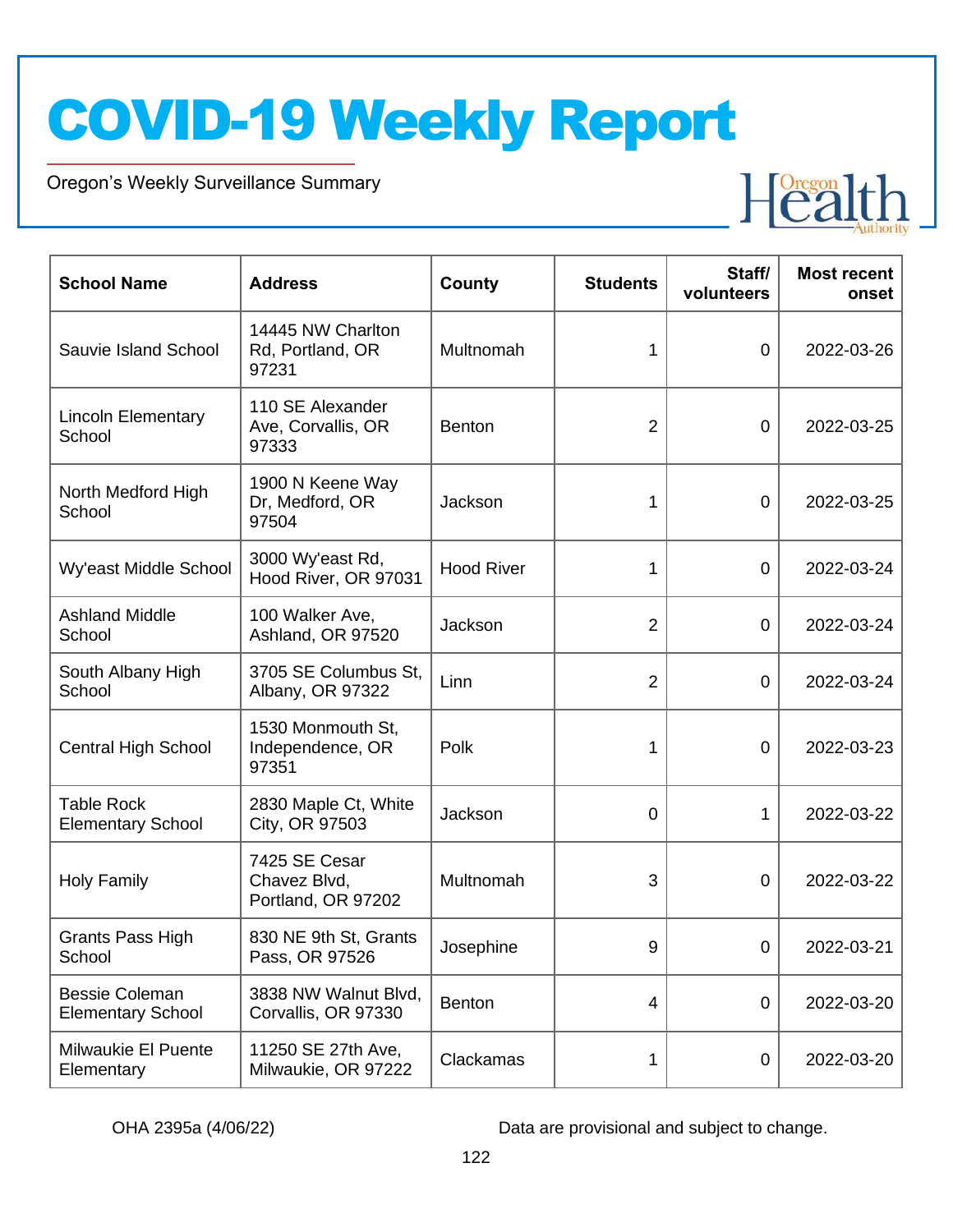Oregon's Weekly Surveillance Summary

Novel Coronavirus (COVID-19)



| <b>School Name</b>                                    | <b>Address</b>                                       | County            | <b>Students</b> | Staff/<br>volunteers | <b>Most recent</b><br>onset |
|-------------------------------------------------------|------------------------------------------------------|-------------------|-----------------|----------------------|-----------------------------|
| Lyle Elementary<br>School                             | 185 SW Levens St,<br>Dallas, OR 97338                | Polk              | 1               | $\overline{0}$       | 2022-03-20                  |
| Jaguar Elementary<br>School                           | 1825 NW 27th St,<br>Corvallis, OR 97330              | <b>Benton</b>     | $\overline{0}$  | 1                    | 2022-03-19                  |
| <b>Hood River Middle</b><br>School                    | 1602 May St, Hood<br><b>River, OR 97031</b>          | <b>Hood River</b> | 1               | $\mathbf 0$          | 2022-03-19                  |
| Mid Valley Elementary<br>School                       | 3686 Davis Dr, Hood<br><b>River, OR 97031</b>        | <b>Hood River</b> | 1               | $\mathbf 0$          | 2022-03-19                  |
| <b>Gubser Elementary</b><br>School                    | 6610 14th Ave NE,<br>Keizer, OR 97303                | Marion            | $\overline{0}$  | 1                    | 2022-03-19                  |
| <b>French American</b><br><b>International School</b> | 8500 NW Johnson St,<br>Portland, OR 97229            | Multnomah         | $\overline{2}$  | $\mathbf 0$          | 2022-03-18                  |
| <b>Hucrest Elementary</b><br>School                   | 1810 NW Kline St,<br>Roseburg, OR 97471              | Douglas           | 1               | $\mathbf 0$          | 2022-03-17                  |
| <b>Obsidian Middle</b><br>School                      | 1335 SW Obsidian<br>Ave, Redmond, OR<br>97756        | <b>Deschutes</b>  | 3               | $\mathbf 0$          | 2022-03-17                  |
| <b>Ladd Acres</b><br><b>Elementary School</b>         | 2425 SE Cornelius<br>Pass Rd, Hillsboro,<br>OR 97123 | Washington        | 0               | 1                    | 2022-03-16                  |
| <b>Riley Creek</b><br>Elementary                      | 94350 6th St, Gold<br>Beach, OR 97444                | Curry             | 1               | $\overline{0}$       | 2022-03-16                  |
| <b>Ashland High School</b>                            | 201 S Mountain Ave,<br>Ashland, OR 97520             | Jackson           | 1               | $\mathbf 0$          | 2022-03-16                  |
| Calapooia Middle<br>School                            | 830 SE 24th Ave,<br>Albany, OR 97322                 | Linn              | 1               | $\mathbf 0$          | 2022-03-16                  |
| <b>Robert Frost</b><br><b>Elementary School</b>       | 201 Westfield St,<br>Silverton, OR 97381             | Marion            | $\overline{2}$  | $\mathbf 0$          | 2022-03-16                  |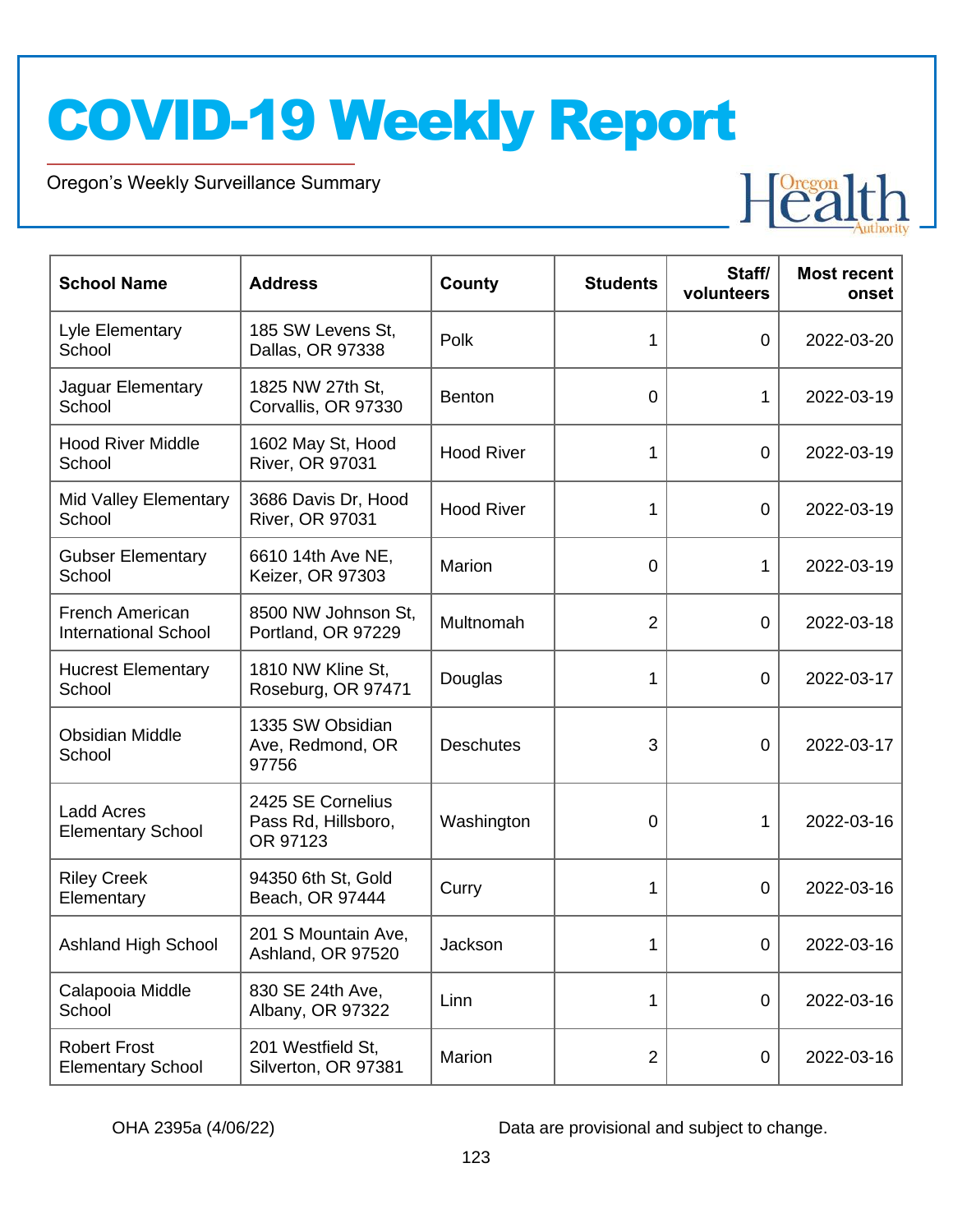Oregon's Weekly Surveillance Summary

Novel Coronavirus (COVID-19)



| <b>School Name</b>                    | <b>Address</b>                                    | County     | <b>Students</b> | Staff/<br>volunteers | <b>Most recent</b><br>onset |
|---------------------------------------|---------------------------------------------------|------------|-----------------|----------------------|-----------------------------|
| <b>Scott Elementary</b>               | 4700 Arizona Ave NE,<br>Salem, OR 97305           | Marion     | 1               | $\overline{0}$       | 2022-03-16                  |
| <b>Glide Elementary</b><br>School     | 1477 Glide Loop Dr,<br>Glide, OR 97443            | Douglas    | 1               | $\overline{0}$       | 2022-03-15                  |
| Eagle Point High<br>School            | 203 N Platt Ave, Eagle<br>Point, OR 97524         | Jackson    | 1               | 0                    | 2022-03-15                  |
| <b>North Marion Middle</b><br>School  | 20246 Grim Rd NE,<br>Aurora, OR 97002             | Marion     | 1               | $\mathbf 0$          | 2022-03-15                  |
| Hillsboro High School                 | 3285 SE Rood Bridge<br>Rd, Hillsboro, OR<br>97123 | Washington | 1               | $\overline{0}$       | 2022-03-14                  |
| St Helens High School                 | 2375 Gable Rd, St<br>Helens, OR 97051             | Columbia   | 1               | $\overline{0}$       | 2022-03-14                  |
| Plymouth High School                  | 470 N 16th St, St<br>Helens, OR 97051             | Columbia   | 1               |                      | 2022-03-14                  |
| <b>Linus Pauling Middle</b><br>School | 1111 NW Cleveland<br>Ave, Corvallis, OR<br>97330  | Benton     | 1               | $\mathbf 0$          | 2022-03-14                  |
| Jackson Elementary<br>School          | 713 Summit Ave,<br>Medford, OR 97501              | Jackson    | 1               | $\overline{0}$       | 2022-03-14                  |
| <b>Battle Creek</b><br>Elementary     | 1640 Waln Dr SE,<br>Salem, OR 97306               | Marion     | 1               | $\overline{0}$       | 2022-03-14                  |
| <b>River Grove</b><br>Elementary      | 5850 SW McEwan Rd,<br>Lake Oswego, OR<br>97035    | Clackamas  | 1               | 0                    | 2022-03-14                  |
| <b>Stayton Elementary</b><br>School   | 875 N 3rd, Stayton,<br>OR 97383                   | Marion     | $\Omega$        | 1                    | 2022-03-14                  |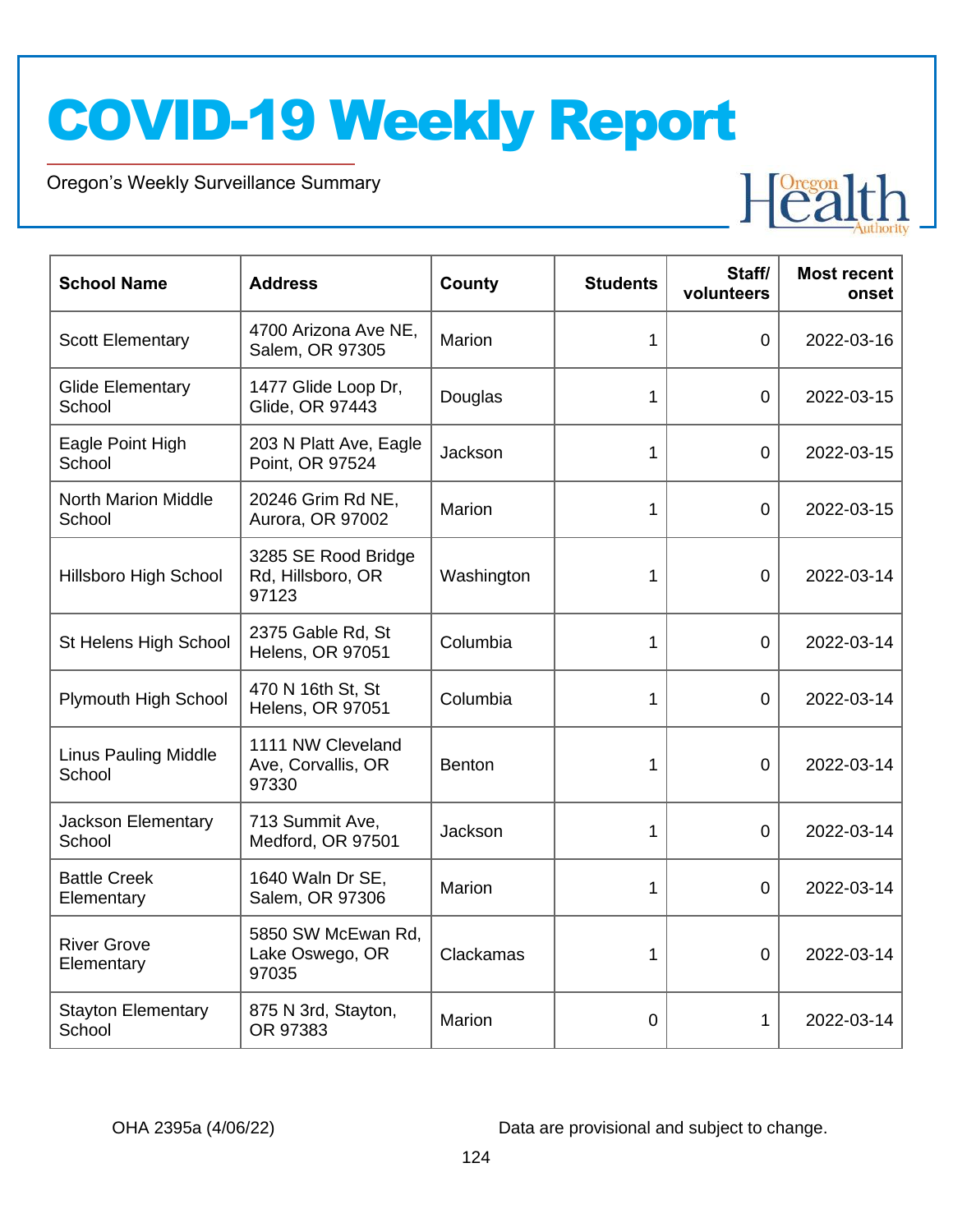Oregon's Weekly Surveillance Summary

Novel Coronavirus (COVID-19)



| <b>School Name</b>                                          | <b>Address</b>                                    | County        | <b>Students</b> | Staff/<br>volunteers | <b>Most recent</b><br>onset |
|-------------------------------------------------------------|---------------------------------------------------|---------------|-----------------|----------------------|-----------------------------|
| Silverton High School                                       | 1456 Pine St,<br>Silverton, OR 97381              | Marion        | 3               | $\overline{0}$       | 2022-03-14                  |
| Charlemagne French<br><b>Immersion Elementary</b><br>School | 3875 Kincaid St,<br>Eugene, OR 97405              | Lane          | 1               | $\overline{0}$       | 2022-03-13                  |
| Santiam Christian<br><b>Schools</b>                         | 7220 NE Arnold Ave,<br>Adair Village, OR<br>97330 | <b>Benton</b> | 1               | $\overline{0}$       | 2022-03-13                  |
| <b>Four Corners</b><br>Elementary                           | 500 Elma Ave SE,<br>Salem, OR 97317               | Marion        | 1               | $\overline{0}$       | 2022-03-13                  |
| <b>Riverside Elementary</b><br>School                       | 16303 SE River Rd,<br>Milwaukie, OR 97267         | Clackamas     | 1               | $\overline{0}$       | 2022-03-13                  |
| <b>Riddle Elementary</b><br>School                          | 463 Park St, Riddle,<br>OR 97469                  | Douglas       | 1               | $\overline{0}$       | 2022-03-12                  |
| Lewis & Clark<br><b>Elementary School</b>                   | 111 S 9th St, St<br><b>Helens, OR 97051</b>       | Columbia      | 1               | $\overline{0}$       | 2022-03-11                  |
| Mae Richardson<br><b>Elementary School</b>                  | 200 W Pine St,<br>Central Point, OR<br>97502      | Jackson       | $\overline{0}$  | $\mathbf{1}$         | 2022-03-11                  |
| <b>Harritt Elementary</b>                                   | 2112 Linwood St NW,<br>Salem, OR 97304            | Polk          | 1               | $\overline{0}$       | 2022-03-11                  |
| <b>Griffin Creek</b><br>Elementary                          | 2430 Griffin Creek Rd,<br>Medford, OR 97501       | Jackson       | $\overline{0}$  | $\mathbf{1}$         | 2022-03-11                  |
| Englewood<br><b>Elementary School</b>                       | 1132 19th St NE,<br>Salem, OR 97301               | Marion        | $\overline{0}$  | $\mathbf{1}$         | 2022-03-11                  |
| <b>Stayton Middle School</b>                                | 1021 Shaff Rd,<br>Stayton, OR 97383               | Marion        | 1               | 0                    | 2022-03-11                  |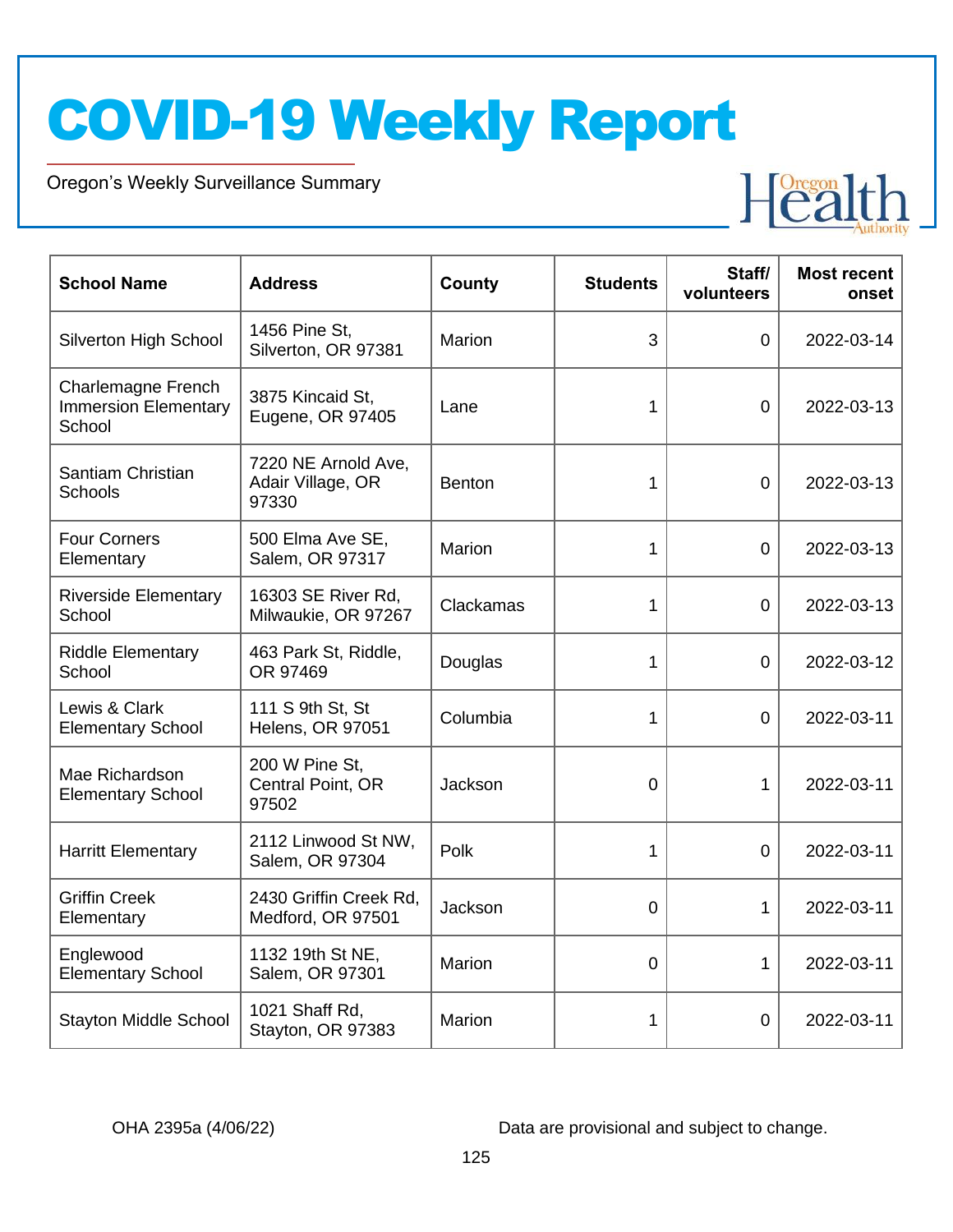Oregon's Weekly Surveillance Summary

Novel Coronavirus (COVID-19)



| <b>School Name</b>                          | <b>Address</b>                                           | County    | <b>Students</b> | Staff/<br>volunteers | <b>Most recent</b><br>onset |
|---------------------------------------------|----------------------------------------------------------|-----------|-----------------|----------------------|-----------------------------|
| Kellogg Middle School                       | 3330 SE 69th Ave,<br>Portland, OR 97206                  | Multnomah | $\mathbf 0$     | $\mathbf{1}$         | 2022-03-11                  |
| <b>Corbett Grade School</b>                 | 35800 E Hist<br>Columbia River Hwy,<br>Corbett, OR 97019 | Multnomah | 1               | $\overline{0}$       | 2022-03-11                  |
| Tillamook High School                       | 2605 12th St,<br>Tillamook, OR 97141                     | Tillamook | 1               | $\overline{0}$       | 2022-03-10                  |
| <b>Patton Middle School</b>                 | 1175 NE 19th St,<br>McMinnville, OR<br>97128             | Yamhill   | 1               | 0                    | 2022-03-10                  |
| Rogue River<br>Junior/Senior High<br>School | 1898 E Evans Creek<br>Rd, Rogue River, OR<br>97537       | Jackson   | 1               | $\overline{0}$       | 2022-03-10                  |
| The Siskiyou School                         | 631 Clay St, Ashland,<br>OR 97520                        | Jackson   | $\overline{0}$  | $\mathbf{1}$         | 2022-03-10                  |
| McKay High School                           | 2440 Lancaster Dr<br>NE, Salem, OR 97305                 | Marion    | 1               | $\overline{0}$       | 2022-03-10                  |
| Dry Hollow<br><b>Elementary School</b>      | 1314 E 19th St, The<br>Dalles, OR 97058                  | Wasco     | 1               | $\overline{0}$       | 2022-03-09                  |
| <b>Sunset School</b>                        | 245 S Cammann St,<br>Coos Bay, OR 97420                  | Coos      | 1               | 0                    | 2022-03-09                  |
| <b>Riverview School</b>                     | 1011 Mountain River<br>Dr, Lebanon, OR<br>97355          | Linn      | 1               | $\overline{0}$       | 2022-03-09                  |
| Lone Pine Elementary<br>School              | 3158 Lone Pine Rd,<br>Medford, OR 97504                  | Jackson   | 1               | $\overline{0}$       | 2022-03-09                  |
| <b>Gilham Elementary</b><br>School          | 3307 Honeywood St,<br>Eugene, OR 97408                   | Lane      | 1               | $\overline{0}$       | 2022-03-09                  |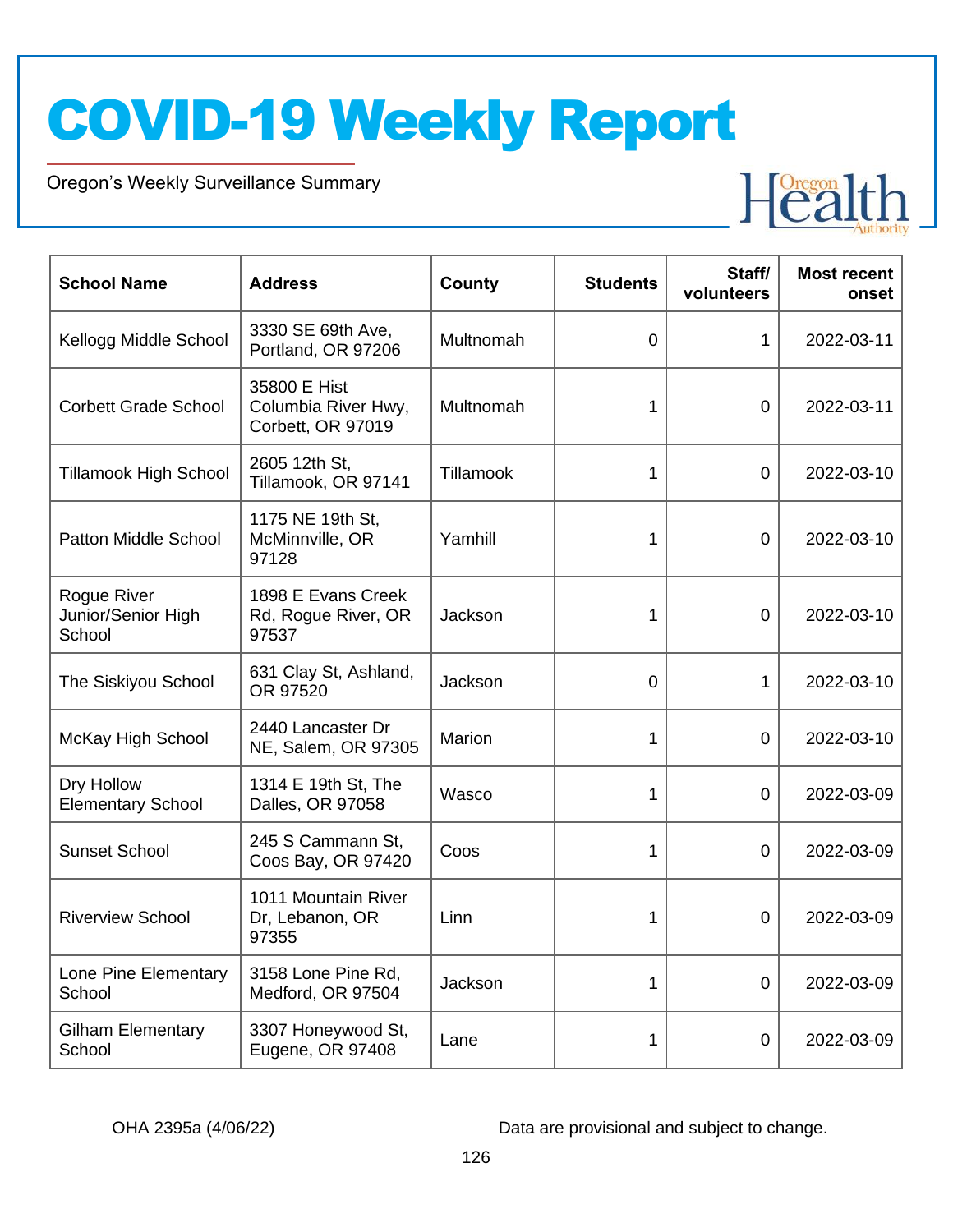Oregon's Weekly Surveillance Summary

Novel Coronavirus (COVID-19)



| <b>School Name</b>                                  | <b>Address</b>                                  | County    | <b>Students</b> | Staff/<br>volunteers | <b>Most recent</b><br>onset |
|-----------------------------------------------------|-------------------------------------------------|-----------|-----------------|----------------------|-----------------------------|
| <b>Beatrice Morrow</b><br><b>Cannady Elementary</b> | 18031 SE Vogel Rd,<br>Happy Valley, OR<br>97089 | Clackamas |                 | 0                    | 2022-03-09                  |
| North High School                                   | 765 14th St NE,<br>Salem, OR 97301              | Marion    |                 | 0                    | 2022-03-09                  |
| South Salem High<br>School                          | 1910 Church St SE,<br>Salem, OR 97302           | Marion    |                 | 0                    | 2022-03-09                  |
| <b>Wilbur Rowe Middle</b><br>School                 | 3606 SE Lake Rd,<br>Milwaukie, OR 97222         | Clackamas |                 | 0                    | 2022-03-09                  |

#### **Table 8. Active school outbreaks**

*Schools reporting active COVID-19 outbreaks (n=8)*

| <b>School Name</b>                                | <b>Address</b>                              | County            | <b>Total Cases</b> | <b>Most recent</b><br>onset |
|---------------------------------------------------|---------------------------------------------|-------------------|--------------------|-----------------------------|
| <b>Community Roots</b><br>School                  | 229 Eureka Ave,<br>Silverton, OR 97381      | Marion            | 4                  | 2022-04-03                  |
| <b>Raleigh Park</b><br><b>Elementary School</b>   | 3670 SW 78th Ave,<br>Portland, OR 97225     | Washington        | 3                  | 2022-03-30                  |
| <b>Westside Elementary</b><br>School              | 3685 Belmont Dr,<br>Hood River, OR 97031    | <b>Hood River</b> | 2                  | 2022-03-30                  |
| <b>Portland Waldorf</b><br>School                 | 2300 SE Harrison St,<br>Milwaukie, OR 97222 | Clackamas         | 7                  | 2022-03-30                  |
| <b>Bessie Coleman</b><br><b>Elementary School</b> | 3838 NW Walnut Blvd,<br>Corvallis, OR 97330 | <b>Benton</b>     | 6                  | 2022-03-20                  |
| French American<br><b>International School</b>    | 8500 NW Johnson St,<br>Portland, OR 97229   | Multnomah         | 2                  | 2022-03-18                  |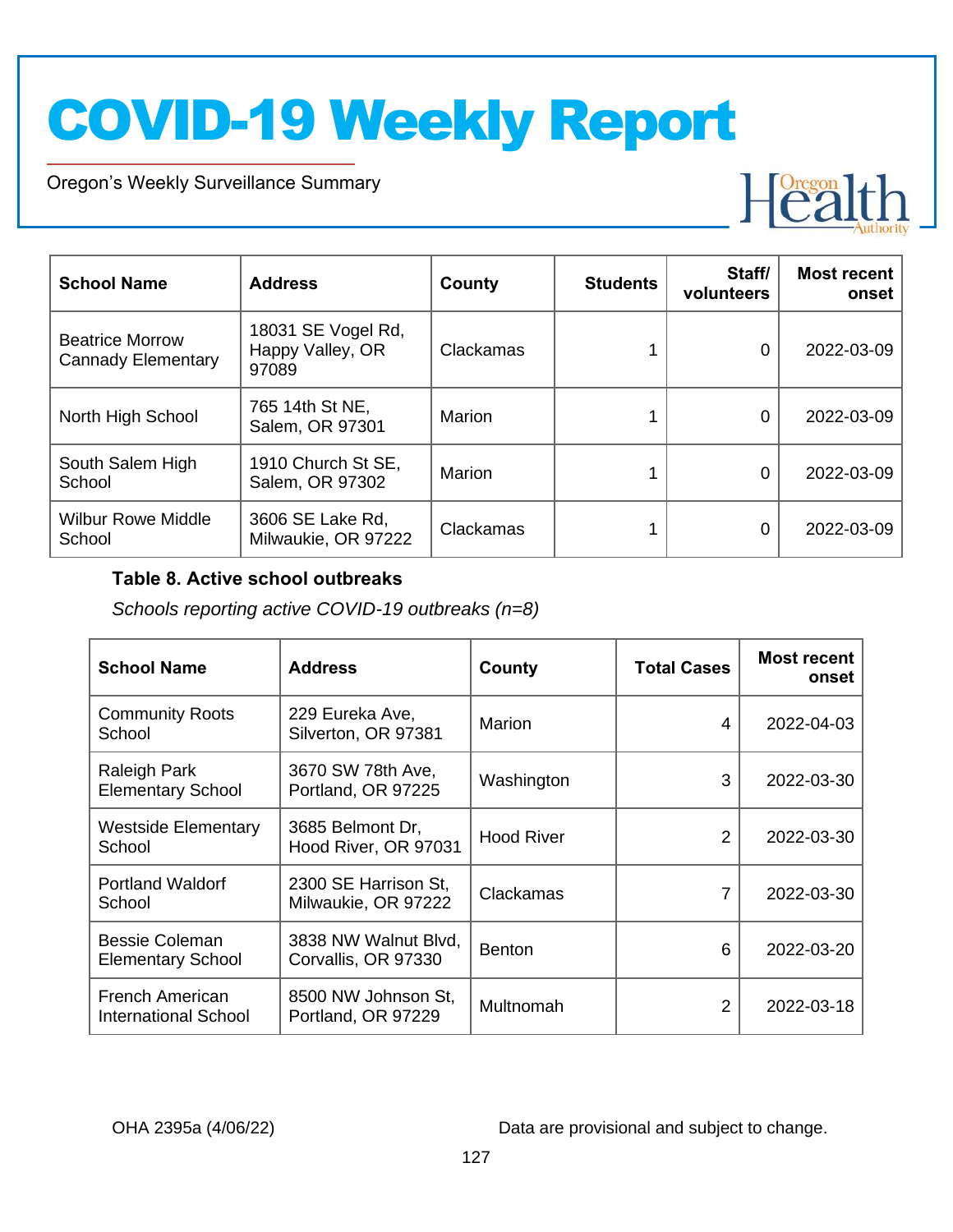Oregon's Weekly Surveillance Summary

Novel Coronavirus (COVID-19)



| <b>School Name</b>                                 | <b>Address</b>                                | <b>County</b>    | <b>Total Cases</b> | <b>Most recent</b><br>onset |
|----------------------------------------------------|-----------------------------------------------|------------------|--------------------|-----------------------------|
| <b>Obsidian Middle</b><br>School                   | 1335 SW Obsidian<br>Ave, Redmond, OR<br>97756 | <b>Deschutes</b> | 3                  | 2022-03-17                  |
| <b>Career Technical</b><br><b>Education Center</b> | 3501 Portland Rd NE,<br>Salem, OR 97301       | Marion           | ົ                  | 2022-03-07                  |

#### **Table 9. Resolved school outbreaks**

*Schools reporting recently resolved COVID-19 outbreaks (n=11)*

| <b>School Name</b>                        | <b>Address</b>                                     | County           | <b>Total Cases</b> | <b>Most recent</b><br>onset |
|-------------------------------------------|----------------------------------------------------|------------------|--------------------|-----------------------------|
| Oak Elementary<br>School, 2               | 3610 Oak St SE,<br>Albany, OR 97322                | Linn             | 5                  | 2022-02-25                  |
| West Linn High School                     | 5464 W A St, West<br>Linn, OR 97068                | Clackamas        | 4                  | 2022-02-18                  |
| Oak Elementary<br>School, 1               | 3610 Oak St SE,<br>Albany, OR 97322                | Linn             | 3                  | 2022-02-18                  |
| Otto Petersen<br>Elementary School, 10    | 52050 SE 3rd St,<br>Scappoose, OR 97056            | Columbia         | 4                  | 2022-02-15                  |
| <b>Portland Arthur</b><br>Academy, 3      | 7507 SE Yamhill St B,<br>Portland, OR 97215        | Multnomah        | 6                  | 2022-02-14                  |
| <b>Whitworth Elementary</b><br>School     | 1151 SE Miller Ave,<br>Dallas, OR 97338            | Polk             | $\overline{2}$     | 2022-02-14                  |
| De La Salle North<br>Catholic High School | 4300 NE Killingsworth<br>St, Portland, OR<br>97218 | Multnomah        | 7                  | 2022-02-13                  |
| Edwin Brown<br><b>Education Center</b>    | 850 W Antler Ave,<br>Redmond, OR 97756             | <b>Deschutes</b> | 8                  | 2022-02-11                  |